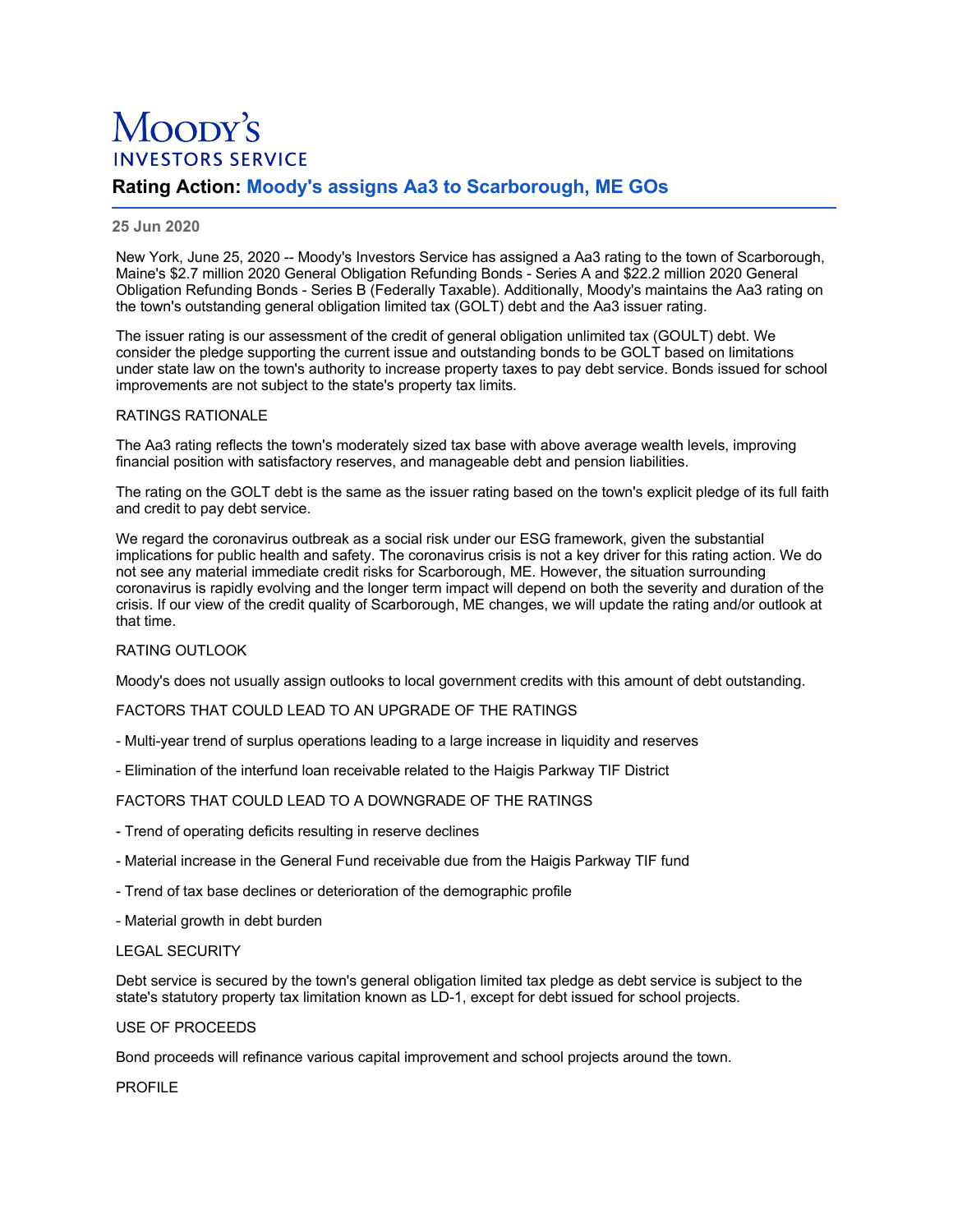Scarborough has a population of 19,620 and is located on the southern coast of Maine, approximately 7 miles south of Portland.

#### METHODOLOGY

The principal methodology used in these ratings was US Local Government General Obligation Debt published [in September 2019 and available at https://www.moodys.com/researchdocumentcontentpage.aspx?](https://www.moodys.com/researchdocumentcontentpage.aspx?docid=PBM_1191097) docid=PBM\_1191097. Alternatively, please see the Rating Methodologies page on www.moodys.com for a copy of this methodology.

#### REGULATORY DISCLOSURES

For further specification of Moody's key rating assumptions and sensitivity analysis, see the sections Methodology Assumptions and Sensitivity to Assumptions in the disclosure form. Moody's Rating Symbols and [Definitions can be found at: https://www.moodys.com/researchdocumentcontentpage.aspx?](https://www.moodys.com/researchdocumentcontentpage.aspx?docid=PBC_79004) docid=PBC\_79004.

For ratings issued on a program, series, category/class of debt or security this announcement provides certain regulatory disclosures in relation to each rating of a subsequently issued bond or note of the same series, category/class of debt, security or pursuant to a program for which the ratings are derived exclusively from existing ratings in accordance with Moody's rating practices. For ratings issued on a support provider, this announcement provides certain regulatory disclosures in relation to the credit rating action on the support provider and in relation to each particular credit rating action for securities that derive their credit ratings from the support provider's credit rating. For provisional ratings, this announcement provides certain regulatory disclosures in relation to the provisional rating assigned, and in relation to a definitive rating that may be assigned subsequent to the final issuance of the debt, in each case where the transaction structure and terms have not changed prior to the assignment of the definitive rating in a manner that would have affected the rating. For further information please see the ratings tab on the issuer/entity page for the respective issuer on www.moodys.com.

Regulatory disclosures contained in this press release apply to the credit rating and, if applicable, the related rating outlook or rating review.

Moody's general principles for assessing environmental, social and governance (ESG) risks in our credit analysis can be found at [https://www.moodys.com/researchdocumentcontentpage.aspx?docid=PBC\\_1133569](https://www.moodys.com/researchdocumentcontentpage.aspx?docid=PBC_1133569) .

Please see www.moodys.com for any updates on changes to the lead rating analyst and to the Moody's legal entity that has issued the rating.

Please see the ratings tab on the issuer/entity page on www.moodys.com for additional regulatory disclosures for each credit rating.

Christopher Yared Lead Analyst Regional PFG Northeast Moody's Investors Service, Inc. One International Place 100 Oliver St Suite 1400 Boston 02110 US JOURNALISTS: 1 212 553 0376 Client Service: 1 212 553 1653

Nicholas Lehman Additional Contact Regional PFG Northeast JOURNALISTS: 1 212 553 0376 Client Service: 1 212 553 1653

Releasing Office: Moody's Investors Service, Inc. 250 Greenwich Street New York, NY 10007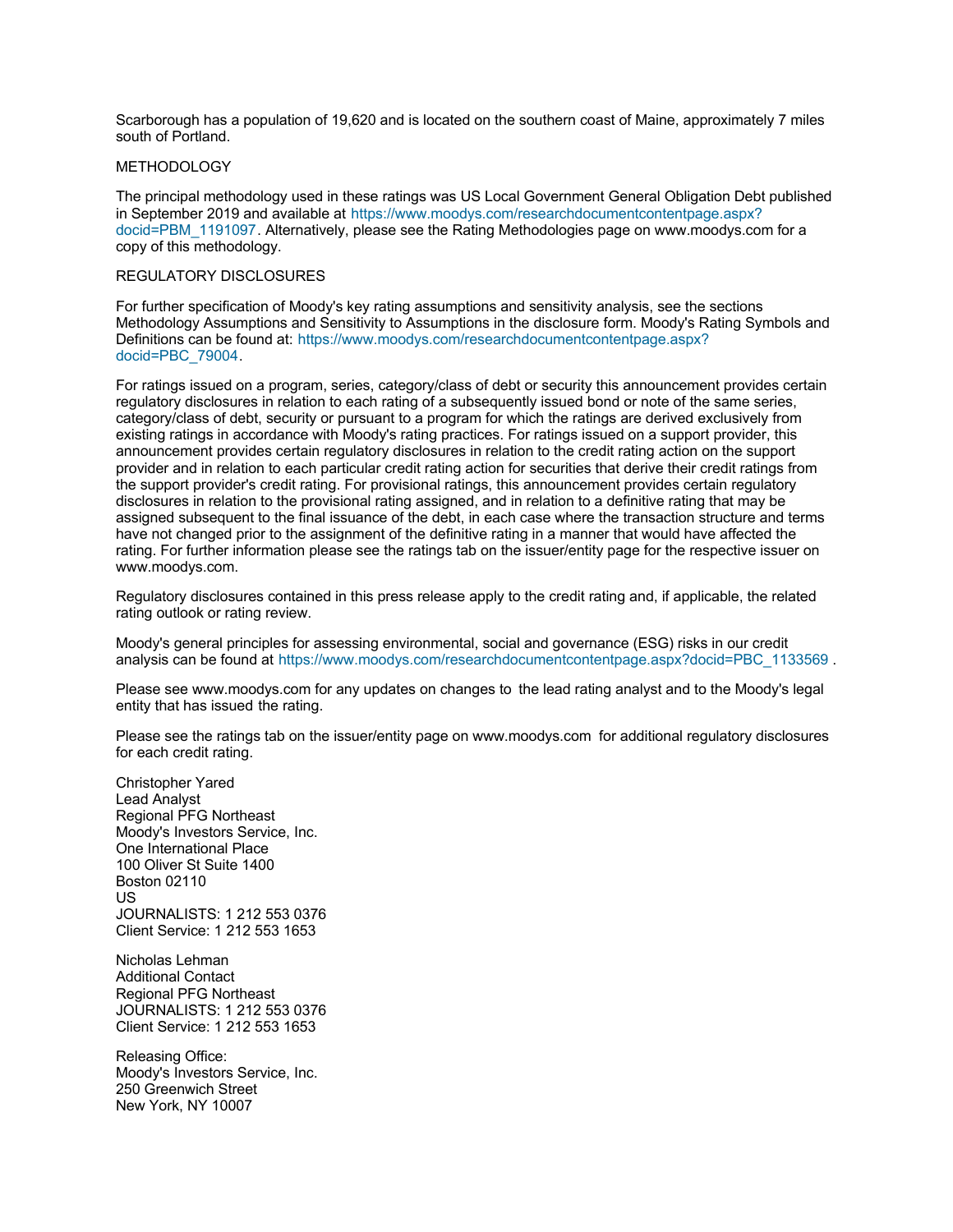U.S.A JOURNALISTS: 1 212 553 0376 Client Service: 1 212 553 1653



© 2020 Moody's Corporation, Moody's Investors Service, Inc., Moody's Analytics, Inc. and/or their licensors and affiliates (collectively, "MOODY'S"). All rights reserved.

**CREDIT RATINGS ISSUED BY MOODY'S INVESTORS SERVICE, INC. AND/OR ITS CREDIT RATINGS AFFILIATES ARE MOODY'S CURRENT OPINIONS OF THE RELATIVE FUTURE CREDIT RISK OF ENTITIES, CREDIT COMMITMENTS, OR DEBT OR DEBT-LIKE SECURITIES, AND MATERIALS, PRODUCTS, SERVICES AND INFORMATION PUBLISHED BY MOODY'S (COLLECTIVELY, "PUBLICATIONS") MAY INCLUDE SUCH CURRENT OPINIONS. MOODY'S INVESTORS SERVICE DEFINES CREDIT RISK AS THE RISK THAT AN ENTITY MAY NOT MEET ITS CONTRACTUAL FINANCIAL OBLIGATIONS AS THEY COME DUE AND ANY ESTIMATED FINANCIAL LOSS IN THE EVENT OF DEFAULT OR IMPAIRMENT. SEE MOODY'S RATING SYMBOLS AND DEFINITIONS PUBLICATION FOR INFORMATION ON THE TYPES OF CONTRACTUAL FINANCIAL OBLIGATIONS ADDRESSED BY MOODY'S INVESTORS SERVICE CREDIT RATINGS. CREDIT RATINGS DO NOT ADDRESS ANY OTHER RISK, INCLUDING BUT NOT LIMITED TO: LIQUIDITY RISK, MARKET VALUE RISK, OR PRICE VOLATILITY. CREDIT RATINGS, NON-CREDIT ASSESSMENTS ("ASSESSMENTS"), AND OTHER OPINIONS INCLUDED IN MOODY'S PUBLICATIONS ARE NOT STATEMENTS OF CURRENT OR HISTORICAL FACT. MOODY'S PUBLICATIONS MAY ALSO INCLUDE QUANTITATIVE MODEL-BASED ESTIMATES OF CREDIT RISK AND RELATED OPINIONS OR COMMENTARY PUBLISHED BY MOODY'S ANALYTICS, INC. AND/OR ITS AFFILIATES. MOODY'S CREDIT RATINGS, ASSESSMENTS, OTHER OPINIONS AND PUBLICATIONS DO NOT CONSTITUTE OR PROVIDE INVESTMENT OR FINANCIAL ADVICE, AND MOODY'S CREDIT RATINGS, ASSESSMENTS, OTHER OPINIONS AND PUBLICATIONS ARE NOT AND DO NOT PROVIDE RECOMMENDATIONS TO PURCHASE, SELL, OR HOLD PARTICULAR SECURITIES. MOODY'S CREDIT RATINGS, ASSESSMENTS, OTHER OPINIONS AND PUBLICATIONS DO NOT COMMENT ON THE SUITABILITY OF AN INVESTMENT FOR ANY PARTICULAR INVESTOR. MOODY'S ISSUES ITS CREDIT RATINGS, ASSESSMENTS AND OTHER OPINIONS AND PUBLISHES ITS PUBLICATIONS WITH THE EXPECTATION AND UNDERSTANDING THAT EACH INVESTOR WILL, WITH DUE CARE, MAKE ITS OWN STUDY AND EVALUATION OF EACH SECURITY THAT IS UNDER CONSIDERATION FOR PURCHASE, HOLDING, OR SALE.** 

MOODY'S CREDIT RATINGS**,** ASSESSMENTS, OTHER OPINIONS, AND PUBLICATIONS ARE NOT INTENDED FOR USE BY RETAIL INVESTORS AND IT WOULD BE RECKLESS AND INAPPROPRIATE FOR RETAIL INVESTORS TO USE MOODY'S CREDIT RATINGS, ASSESSMENTS, OTHER OPINIONS OR PUBLICATIONS WHEN MAKING AN INVESTMENT DECISION. IF IN DOUBT YOU SHOULD CONTACT YOUR FINANCIAL OR OTHER PROFESSIONAL ADVISER.

ALL INFORMATION CONTAINED HEREIN IS PROTECTED BY LAW, INCLUDING BUT NOT LIMITED TO, COPYRIGHT LAW, AND NONE OF SUCH INFORMATION MAY BE COPIED OR OTHERWISE REPRODUCED, REPACKAGED, FURTHER TRANSMITTED, TRANSFERRED, DISSEMINATED, REDISTRIBUTED OR RESOLD, OR STORED FOR SUBSEQUENT USE FOR ANY SUCH PURPOSE, IN WHOLE OR IN PART, IN ANY FORM OR MANNER OR BY ANY MEANS WHATSOEVER, BY ANY PERSON WITHOUT MOODY'S PRIOR WRITTEN CONSENT.

MOODY'S CREDIT RATINGS**,** ASSESSMENTS, OTHER OPINIONS AND PUBLICATIONS ARE NOT INTENDED FOR USE BY ANY PERSON AS A BENCHMARK AS THAT TERM IS DEFINED FOR REGULATORY PURPOSES AND MUST NOT BE USED IN ANY WAY THAT COULD RESULT IN THEM BEING CONSIDERED A BENCHMARK.

All information contained herein is obtained by MOODY'S from sources believed by it to be accurate and reliable. Because of the possibility of human or mechanical error as well as other factors, however, all information contained herein is provided "AS IS" without warranty of any kind. MOODY'S adopts all necessary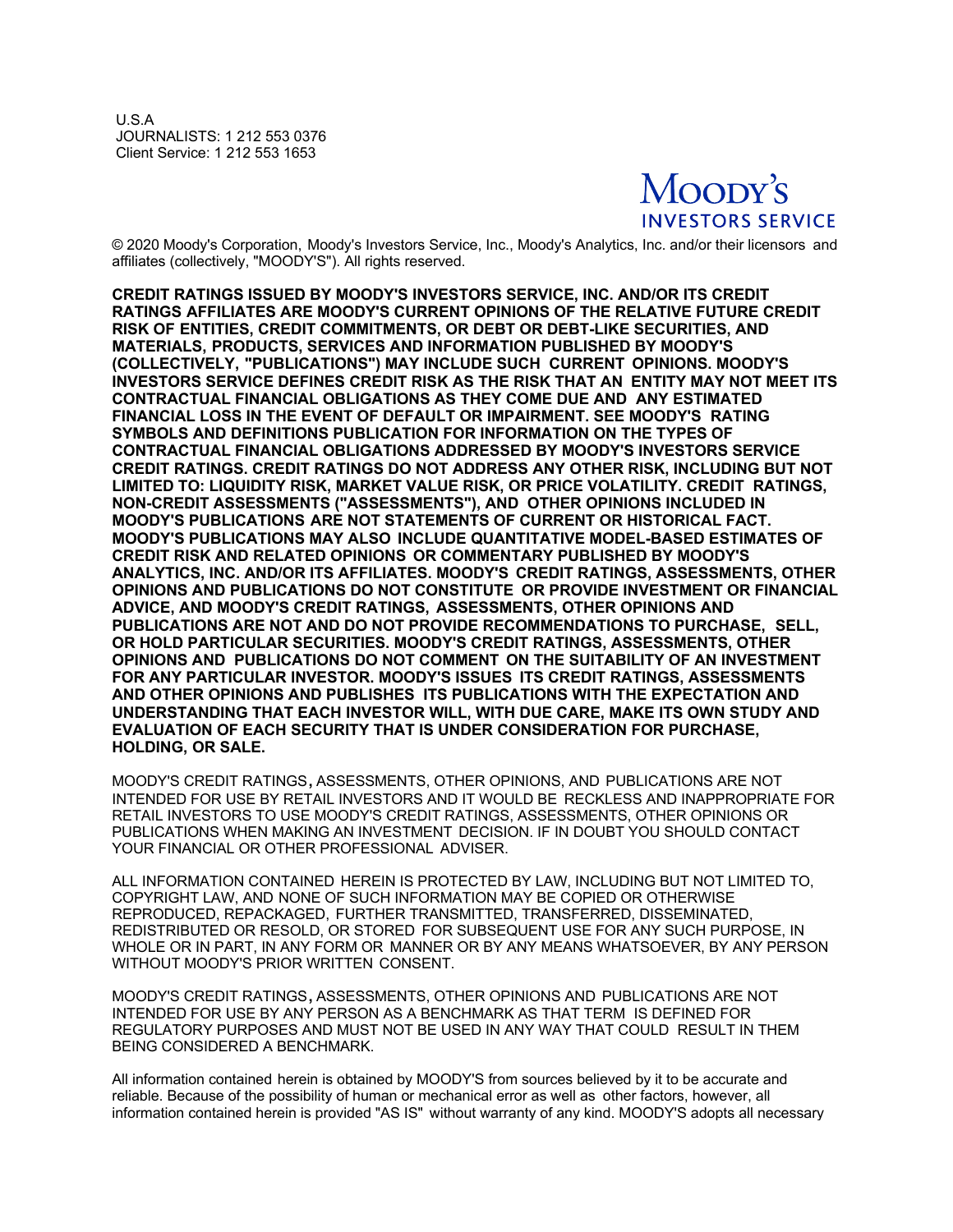measures so that the information it uses in assigning a credit rating is of sufficient quality and from sources MOODY'S considers to be reliable including, when appropriate, independent third-party sources. However, MOODY'S is not an auditor and cannot in every instance independently verify or validate information received in the rating process or in preparing its Publications.

To the extent permitted by law, MOODY'S and its directors, officers, employees, agents, representatives, licensors and suppliers disclaim liability to any person or entity for any indirect, special, consequential, or incidental losses or damages whatsoever arising from or in connection with the information contained herein or the use of or inability to use any such information, even if MOODY'S or any of its directors, officers, employees, agents, representatives, licensors or suppliers is advised in advance of the possibility of such losses or damages, including but not limited to: (a) any loss of present or prospective profits or (b) any loss or damage arising where the relevant financial instrument is not the subject of a particular credit rating assigned by MOODY'S.

To the extent permitted by law, MOODY'S and its directors, officers, employees, agents, representatives, licensors and suppliers disclaim liability for any direct or compensatory losses or damages caused to any person or entity, including but not limited to by any negligence (but excluding fraud, willful misconduct or any other type of liability that, for the avoidance of doubt, by law cannot be excluded) on the part of, or any contingency within or beyond the control of, MOODY'S or any of its directors, officers, employees, agents, representatives, licensors or suppliers, arising from or in connection with the information contained herein or the use of or inability to use any such information.

NO WARRANTY, EXPRESS OR IMPLIED, AS TO THE ACCURACY, TIMELINESS, COMPLETENESS, MERCHANTABILITY OR FITNESS FOR ANY PARTICULAR PURPOSE OF ANY CREDIT RATING, ASSESSMENT, OTHER OPINION OR INFORMATION IS GIVEN OR MADE BY MOODY'S IN ANY FORM OR MANNER WHATSOEVER.

Moody's Investors Service, Inc., a wholly-owned credit rating agency subsidiary of Moody's Corporation ("MCO"), hereby discloses that most issuers of debt securities (including corporate and municipal bonds, debentures, notes and commercial paper) and preferred stock rated by Moody's Investors Service, Inc. have, prior to assignment of any credit rating, agreed to pay to Moody's Investors Service, Inc. for credit ratings opinions and services rendered by it fees ranging from \$1,000 to approximately \$2,700,000. MCO and Moody's investors Service also maintain policies and procedures to address the independence of Moody's Investors Service credit ratings and credit rating processes. Information regarding certain affiliations that may exist between directors of MCO and rated entities, and between entities who hold credit ratings from Moody's Investors Service and have also publicly reported to the SEC an ownership interest in MCO of more than 5%, is posted annually at [www.moodys.com](http://www.moodys.com/) under the heading "Investor Relations — Corporate Governance — Director and Shareholder Affiliation Policy."

Additional terms for Australia only: Any publication into Australia of this document is pursuant to the Australian Financial Services License of MOODY'S affiliate, Moody's Investors Service Pty Limited ABN 61 003 399 657AFSL 336969 and/or Moody's Analytics Australia Pty Ltd ABN 94 105 136 972 AFSL 383569 (as applicable). This document is intended to be provided only to "wholesale clients" within the meaning of section 761G of the Corporations Act 2001. By continuing to access this document from within Australia, you represent to MOODY'S that you are, or are accessing the document as a representative of, a "wholesale client" and that neither you nor the entity you represent will directly or indirectly disseminate this document or its contents to "retail clients" within the meaning of section 761G of the Corporations Act 2001. MOODY'S credit rating is an opinion as to the creditworthiness of a debt obligation of the issuer, not on the equity securities of the issuer or any form of security that is available to retail investors.

Additional terms for Japan only: Moody's Japan K.K. ("MJKK") is a wholly-owned credit rating agency subsidiary of Moody's Group Japan G.K., which is wholly-owned by Moody's Overseas Holdings Inc., a wholly-owned subsidiary of MCO. Moody's SF Japan K.K. ("MSFJ") is a wholly-owned credit rating agency subsidiary of MJKK. MSFJ is not a Nationally Recognized Statistical Rating Organization ("NRSRO"). Therefore, credit ratings assigned by MSFJ are Non-NRSRO Credit Ratings. Non-NRSRO Credit Ratings are assigned by an entity that is not a NRSRO and, consequently, the rated obligation will not qualify for certain types of treatment under U.S. laws. MJKK and MSFJ are credit rating agencies registered with the Japan Financial Services Agency and their registration numbers are FSA Commissioner (Ratings) No. 2 and 3 respectively.

MJKK or MSFJ (as applicable) hereby disclose that most issuers of debt securities (including corporate and municipal bonds, debentures, notes and commercial paper) and preferred stock rated by MJKK or MSFJ (as